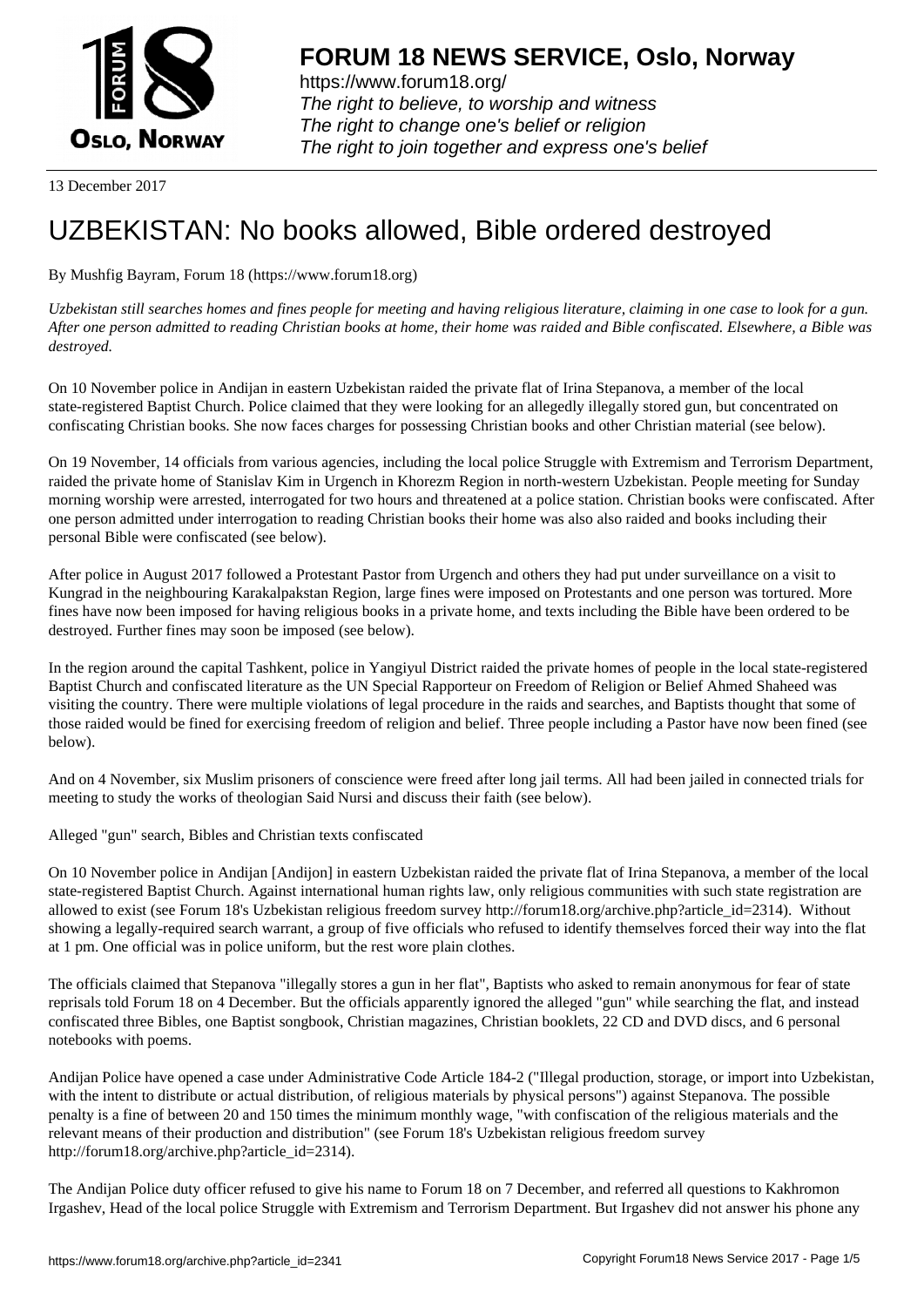Strict censorship, reading religious texts in private homes banned

Strict censorship is enforced against all religious literature, and officials often raid private homes to search for such texts. Texts including those which have passed the state's censorship are routinely confiscated. Officials have also ordered that religious believers cannot read religious texts – such as the Bible - in their own homes. Followers of a variety of beliefs are afraid to keep religious literature in their homes, and some have even felt they must with great sadness destroy their own religious texts, a cross-section of people have told Forum 18 (see Forum 18's Uzbekistan religious freedom survey http://forum18.org/archive.php?article\_id=2314).

Urgench raid on meeting for worship, book confiscations

On 19 November, 14 officials from various agencies, including the local police Struggle with Extremism and Terrorism Department, raided the private home of Stanislav Kim in Urgench [Urganch] in Khorezm Region in north-western Uzbekistan.

Kim is a member of the local unregistered Baptist Church, who was in August 2016 sentenced to two years' corrective labour in Urgench for having religious books at home. He has to live under restrictions with 20 per cent of his salary confiscated by the state (see F18News 29 September 2016 http://www.forum18.org/archive.php?article\_id=2219). This punishment (his second since August 2015) followed an ordinary police and National Security Service (NSS) secret police raid on his home in May 2016 (see F18News 28 June 2016 http://www.forum18.org/archive.php?article\_id=2192).

During the latest November 2017 raid, officials immediately started filming 10 adults with children who were meeting for Sunday worship, Baptists who asked to remain anonymous for fear of state reprisals told Forum 18 on 29 November. The officials then confiscated 34 Christian books, 18 booklets, and 4 magazines.

Nine of the 10 adults at the meeting, including Kim, were arrested and taken to Urgench Police Station. Baptists complained that those arrested were interrogated for two hours, forced to write statements, threatened, and physically harassed.

Torture or the threat of this is "routine" in Uzbekistan, the United Nations (UN) Committee against Torture found in 2007 (see Forum 18's Uzbekistan religious freedom survey http://forum18.org/archive.php?article\_id=2314).

Another raid immediately, personal Bible and other books confiscated

One of the arrested Baptists, Oybek Rahimov, admitted under questioning that he read Christian books in his own home. Six police officers led by Sh. Bekchanov of the police Struggle with Extremism and Terrorism Department then immediately raided Rahimov's home in Gullanbok in Yangiaryk District.

The officers searched Rahimov's home without the legally-required search warrant, and confiscated his Uzbek-language Bible, Injil (Uzbek New Testament), two Baptist songbooks, a children's Bible, CDs, and his laptop computer.

After a tip-off from a local police officer, police had previously in February 2016 raided Rahimov's home as Christians were meeting for worship. After Christian books were confiscated and ordered destroyed, Rahimov and his wife Gulnara were each fined 10 times the minimum monthly wage (see F18News 28 June 2016 http://www.forum18.org/archive.php?article\_id=2192).

"Wrong number" ?

Major Shavkat Bekjanov, Deputy Head of Urgench Police's Struggle with Extremism and Terrorism Department on 7 December answered his phone with his name. But when asked why his colleagues raided the Sunday meeting for worship, he than claimed "it's a wrong number" and put the phone down. Subsequent calls to him on the same day went unanswered.

Urgench Police officers who would not give their names referred Forum 18 on 7 December to local police chief Lieutenant Colonel Ilkhom Tajimuradov. But he did not answer his phone whenever called.

Nukus fines, another Bible destruction ordered

In August 2017 police followed a Protestant Pastor from Urgench and others to Kungrad in the neighbouring Karakalpakstan Region. Officers then raided a meeting, searched the house, and confiscated various electronic devices and Christian religious materials including a Bible. A friend of the host who also present during the police raid was summoned to Kungrad Police Station, where they were tortured. Police told Protestants who complained about the torture that "we do not care, you can complain anywhere" (see F18News 19 October 2017 http://www.forum18.org/archive.php?article\_id=2326).

On 4 September one Protestant was jailed in absentia for 15 days and four others were given large fines. Judge Gairat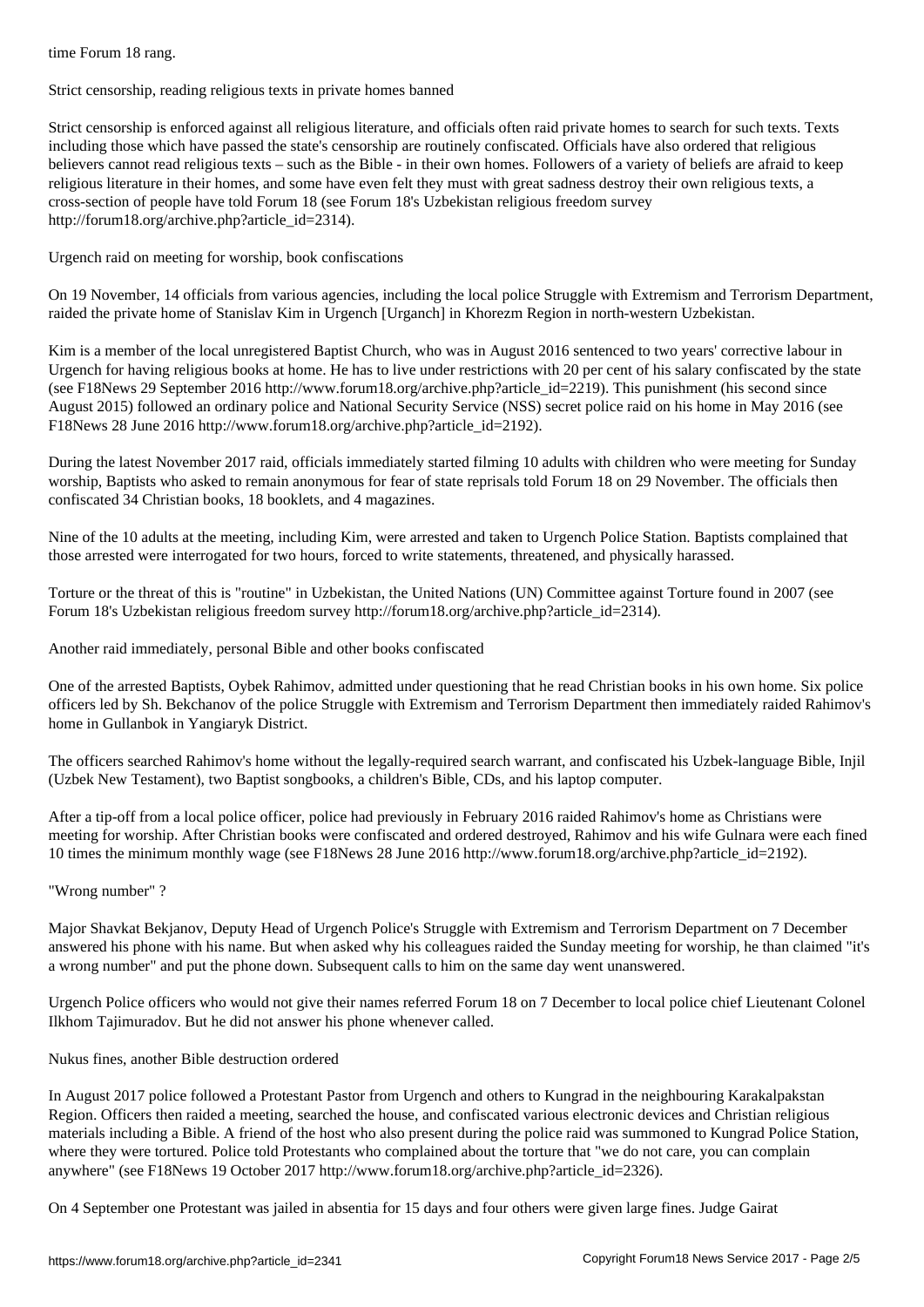http://www.forum18.org/archive.php?article\_id=2326).

More fines and orders to destroy a Bible have now followed from the same August raid.

On 25 October in Nukus Criminal Court Abatbay Doszhanov was fined 1,497,750 Soms, and Yesnazar Zhumanazarov was fined 2,995,500 Soms. Both were charged under Administrative Code Article 184-2 ("Illegal production, storage, or import into Uzbekistan, with the intent to distribute or actual distribution, of religious materials by physical persons").

Also on 25 October Judge Bakhtiyar Torebayev of Kungrad Administrative Court fined Bakhrom Kalbayev and Ahmadjon Nazarov 149,775 Soms each, or the equivalent of one month's minimum monthly salary each. Both were fined under Administrative Code Article 184-2 and Article 241 ("Teaching religious beliefs without specialised religious education and without permission from the central organ of a [registered] religious organisation, as well as teaching religious beliefs privately").

Thirteen other Protestants were given warnings under Administrative Code Article 241. They were 11 local church members - Atabek Safarbayev, Bastzhan Yerniyazov, Ziyaddin Baltabayev, Rustam Kalbayev, Azima Yerniyazova, Sardorbek Janabayev, Sanobar Khudaybergenova, Nabira Khudaybergenova, Bakhitzhan Allaniyazova, Timur Khojaniyazov, Gennadi Chen – and two visiting Russian Protestants.

Judge Torebayev also ordered the destruction of confiscated mobile phones, a tablet device, two Christian videos, and an Uzbek-language Bible.

Judge Torebayev refused to explain to Forum 18 on 7 December why he had imposed the fines and warnings, and ordered the destruction of texts including the Bible.

Courts often order the destruction of confiscated religious literature, including Muslim books or Christian Bibles. This destruction is often carried out by burning (see Forum 18's Uzbekistan religious freedom survey http://forum18.org/archive.php?article\_id=2314).

More fines to come?

Lieutenant Colonel S. Pirmanov, Head of Nukus Police's Struggle with Extremism and Terrorism Department, and his deputy Senior Lieutenant I. Seytimbetov have also prepared more cases under Administrative Code Article 184-2 ("Illegal production, storage, or import into Uzbekistan, with the intent to distribute or actual distribution, of religious materials by physical persons"). The possible penalty is a fine of between 20 and 150 times the minimum monthly wage, "with confiscation of the religious materials and the relevant means of their production and distribution" (see Forum 18's Uzbekistan religious freedom survey http://forum18.org/archive.php?article\_id=2314).

On 5 December Bakhbergen Abdikerimov, Abatbay Doszhanov, Zarina Olimova (Doszhanov's wife), Sarsenbay Khaibrakhmanova, Nazira Dauletmuratova, and Yesnazar Zhumanazarov were given copies of the cases against them, local Protestants who asked to remain anonymous for fear of state reprisals told Forum 18 on 12 December.

Tashkent Region fines imposed as predicted

In the region around the capital Tashkent, police in Yangiyul District raided the private homes of people in the local state-registered Baptist Church and confiscated literature as the UN Special Rapporteur on Freedom of Religion or Belief Ahmed Shaheed was visiting the country. There were multiple violations of legal procedure in the raids and searches, and Baptists thought that some of those raided would be fined for exercising freedom of religion and belief (see F18News 19 October 2017 http://www.forum18.org/archive.php?article\_id=2326).

The predicted fines have now been imposed. On 14 September Judge Nuraly Zhavliyev of Yangiyul District Administrative Court fined Pastor Fatkhulla Ibrahimov and his wife Nargiza Ibrahimova fined 7,488,750 Soms or 50 times the minimum monthly salary each. Kholiskhon Nishanova was fined 299,550 Soms, or twice the minimum monthly salary. The fines were imposed under the Administrative Code's Article 184-2 ("Illegal production, storage, or import into Uzbekistan, with the intent to distribute or actual distribution, of religious materials by physical persons") and Article 240 ("Violation of the Religion Law"), Part 2 ("Attracting believers of one confession to another (proselytism) and other missionary activity").

Judge Zhavliyev also ordered destruction of the Christian books and materials confiscated from the Baptists.

On 7 December Judge Zhavliyev refused to explain to Forum 18 why he had imposed the fine and ordered the book destruction. "Even the higher court upheld my decision", he replied. He then claimed that "I cannot talk to you on the phone" and put the phone down.

On 20 October Judge Ulugbek Umurkulov of Tashkent Regional Court upheld Judge Zhavliyev's 14 September decision. Judge